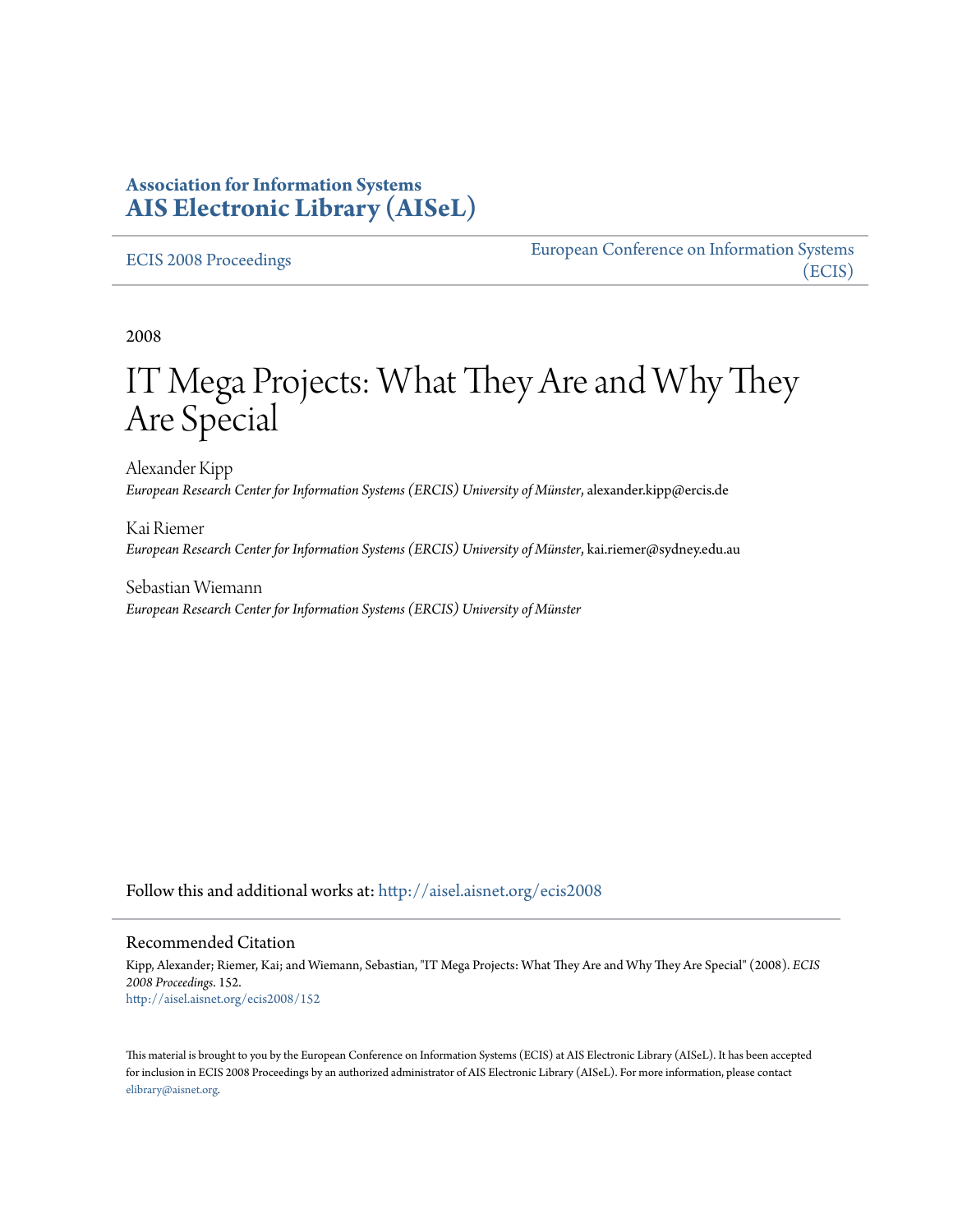# IT MEGA PROJECTS – WHAT THEY ARE AND WHY THEY ARE SPECIAL

Kipp, Alexander, European Research Center for Information Systems (ERCIS), University of Münster, Leonardo-Campus 3, D-48149 Münster, Germany, alexander.kipp@ercis.de

- Riemer, Kai, European Research Center for Information Systems (ERCIS), University of Münster, Leonardo-Campus 3, D-48149 Münster, Germany, kai.riemer@ercis.de
- Wiemann, Sebastian, European Research Center for Information Systems (ERCIS), University of Münster, Leonardo-Campus 3, D-48149 Münster, Germany

#### **Abstract**

*In the last few years an increasing number of very large, publicly funded, IT development projects have gained significant media attention due to cases of budget overrun, management problems or outright failure. Examples of such projects include the European Galileo, the German Toll Collect project, or the Australian Custom's Integrated Cargo System (ICS). Further projects in an earlier lifecycle stage are the British NHS project or the renewal of the US Air Traffic Control system. These projects show a number of common characteristics, such as largeness, technological and institutional complexity, political involvement and public awareness, which set them apart from the average IT project. Drawing on both the literature on IT project management and the growing body of literature on mega projects we describe this type of project as "IT mega projects". Since IT mega projects and their management challenges are not well understood, we aim to improve our conceptual understanding by identifying and discussing typical characteristics of IT mega projects that impact on management and the resulting research issues. By pointing out their particularities we hope to pave the way for future research on IT mega projects.*

*Keywords: IT Mega Projects, IT Project Management, Public Private Partnerships*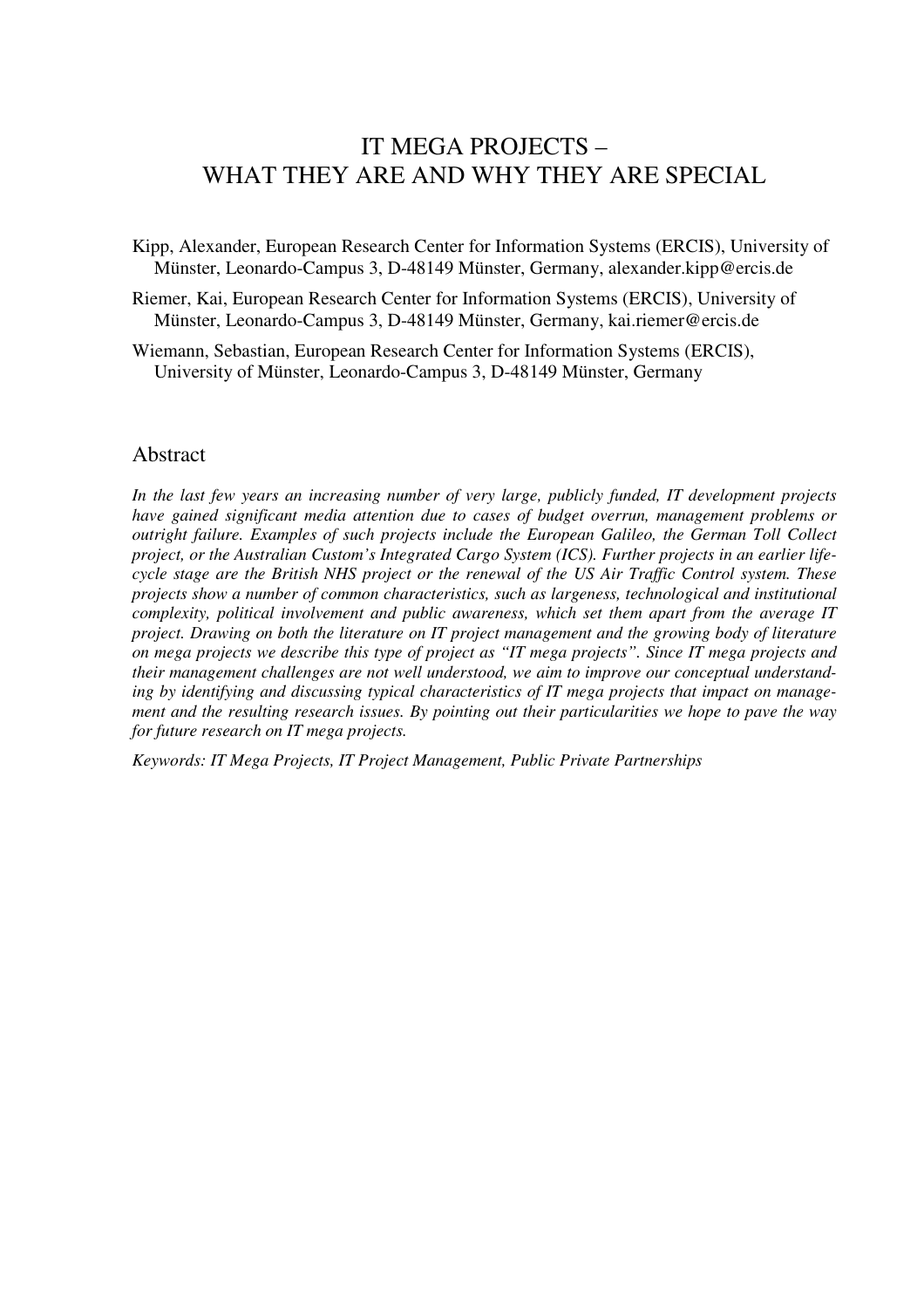## **1 INTRODUCTION**

In this paper we focus on a novel IT management phenomenon, the IT mega project, a particularly challenging type of IT project, which has gained increasing attention by public media outlets due to some spectacular and widely discussed project failures with significant repercussions for businesses and the general public. While the term 'mega projects' has been coined to describe a number of very large engineering projects, mainly dealing with the construction of public infrastructure<sup>1</sup>, in recent years we have witnessed some very large projects dealing with the development of publicly funded information technology infrastructures.

Hence, IT mega projects typically feature the involvement of public institutions. Public funding and their potential impact on society are only two causes for the public awareness these projects enjoy in the mass media. While these projects are prominently discussed in the public space, our understanding of the particularities of such projects and their implications for both management and research is still very limited. We argue that, in order to both successfully manage and research IT mega projects, one has to gain a precise understanding of the characteristics and particularities of this type of project.

We carried out an inter-disciplinary literature analysis in which we included two large, but currently more or less unconnected, bodies of literature: literature on IT project management and literature on engineering-type mega projects. We began our study by defining the relevant search spaces within these two domains, which we subsequently searched for typical characteristics of projects belonging to the two groups 'large IT projects' and 'mega projects'. After analyzing these two types of projects we synthesised their characteristics in order to provide a characterisation of IT mega projects. In doing so, it becomes obvious that IT mega projects are essentially mega projects that aim at developing a particular type of artefact, i.e. large, complex, and novel IT infrastructures. Since IT mega projects share similar characteristics with general engineering type mega projects, such as large timeframe, high amounts of public funding, strong impact on the general public, as well as high public awareness, we argue that we need to transfer existing knowledge from the engineering domain to the IT project management community.

To better illustrate this type of project, some prominent examples are briefly introduced in the following section before we present a characterisation of large IT projects and then of mega projects. After that we synthesise our results in order to describe IT mega projects as a distinct type of project with regards to the information systems domain. We conclude with the discussion of management implications of IT mega projects and a brief outlook on future research.

## **2 POPULAR EXAMPLES OF IT MEGA PROJECTS**

Typically, mega projects deal with the development of public infrastructure and thus receive a lot of public attention, especially in cases where things go wrong. The following projects are examples of mega projects concerned with information technology development.

#### **2.1 The UK National Programme for Information Technology**

The National Programme for Information Technology in the NHS is a prominent IT mega project launched in the UK in 2002. By making the relevant parts of a patient's clinical record available, the

<sup>&</sup>lt;sup>1</sup> Many very large infrastructure projects were conducted in history: Some recent and prominent examples are the Panama Canal (formally opened in 1914), the Channel Tunnel (a rail tunnel connecting UK and France; completed in 1994), the "Big Dig" (a very large tunnel project in the centre of Boston/MA; partly opened in 2003 but still under progress), the Great Belt in Denmark (a strait linking the two main Danish Islands Funen and Zealand: opened in 1997).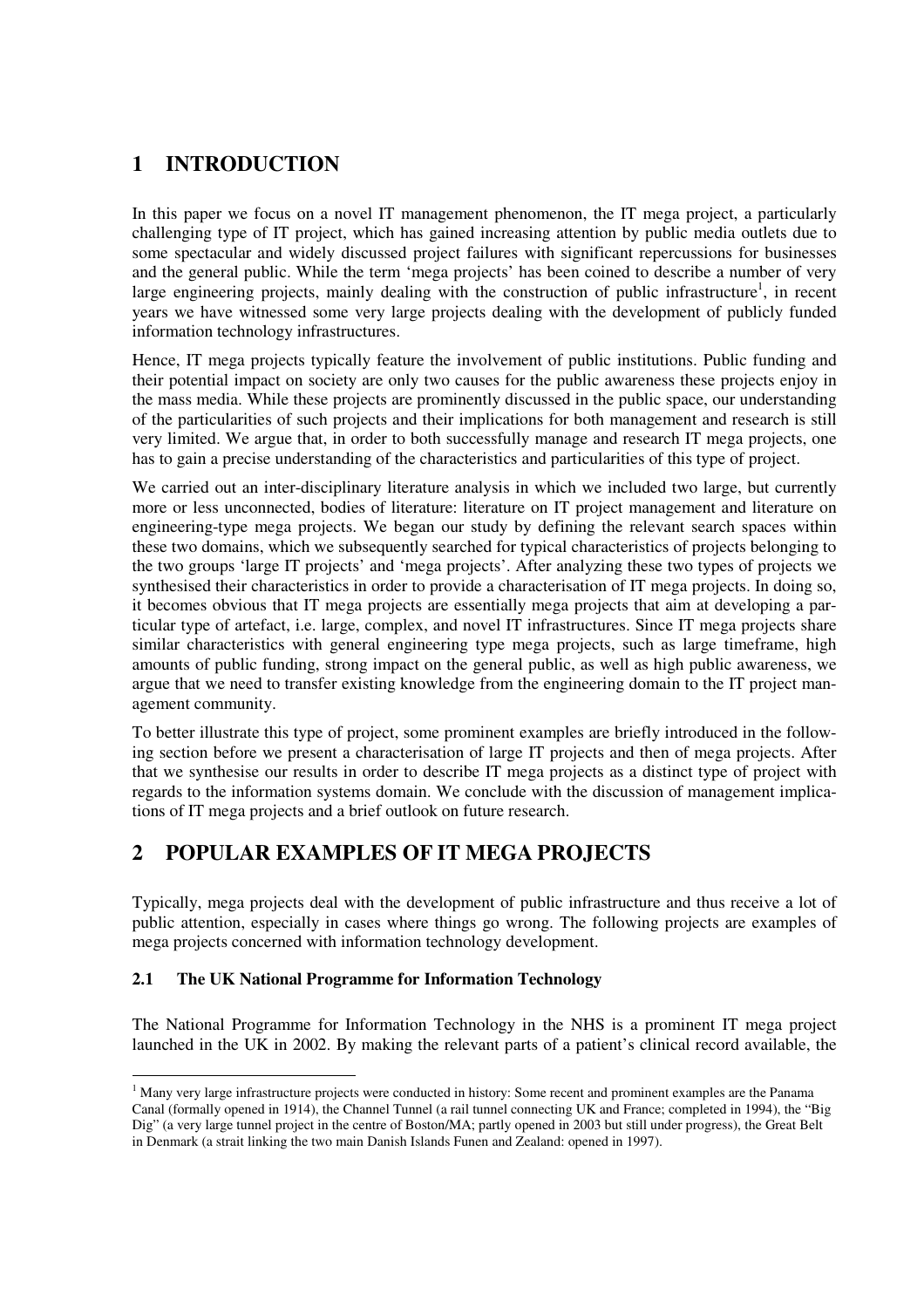project aims at improving the services and the quality of patient care. Being originally funded with a total sum of  $\pounds$  12,4bn, it is the biggest IT project currently carried out in the UK.<sup>2</sup> In 2006, it became obvious that the project would overrun its budget estimate. In contrast to the original figures, the total amount of funding required is now calculated at  $\pounds$  20bn. Also, first delays in project progress are being reported.3

#### **2.2 The European Galileo global navigation satellite system**

Another prominent example on the European level is the development of Galileo, a global navigation satellite system, mainly driven by the European Union and European Space Agency and positioned as an alternative to the widely known GPS or the Russian GLONASS system with a focus on commercial applications. After developing the technology and running the first prototypes, the future development is unclear today due to the change of stakeholders involved, questions about financing, responsiveness and further issues. From a project management perspective, Galileo shows many problems, such as cost overrun (due to recent changes in the consortium, the actual public funding requirement is predicted to be at least  $3.4$ bn in contrast to  $2$ bn estimated earlier) and schedule overrun (original estimates saw the system launch in 2008<sup>4</sup>; today, the system is expected not to work before 2012<sup>5</sup>).

## **2.3 The Australian Custom's Integrated Cargo System (ICS)**

A particularly spectacular case of a media-attractive project can be found in Australia: the development of the so-called 'Integrated Cargo System' (ICS) undertaken by the Australian Customs authority since 1998. The project, which has been aimed at modernising the processes of the Customs authority to interact with its trading partners, exhibited the same phenomena as the other projects – cost overrun, schedule slippage and an unsatisfactory fulfilment of stakeholder requirements. These phenomena were severe enough to cause a controversial discussion in the media even before the go-live of the system in October 2005. Public attention peaked at the end of 2005 when shortly after its launch the system was responsible for country-wide impediments of cross-border logistics processes and was reported to have caused "a clear and present crisis" of Australia's foreign trade (Barker, 2005).

#### **2.4 The German Toll Collect road charge system**

Another famous example that recently attracted mass media attention and that was, at some stage, considered by public media to have 'failed' or to be a 'debacle' is the development of the German 'Toll Collect' road charge system for heavy trucks. While some mega projects might be publicly perceived as outright failures or under-performers at the end of the project, one phenomenon typical of mega projects is the changing message communicated in the mass media. The Toll Collect case illustrates this change in public opinion quite nicely. The project started with being highlighted by the administration as promising and seminal. After multiple schedule overruns and changes in the consortium<sup>6</sup> the project was perceived as highly problematic or even on the verge of disaster.<sup>7</sup> However, after its launch, which came much too late, the image of the project gradually improved due to its functioning properly. Today, it is considered a success by many<sup>8</sup> and regarded as a showcase of innovative technology with the potential for worldwide export.<sup>9</sup>

<sup>&</sup>lt;sup>2</sup> http://www.nao.org.uk/publications/nao\_reports/05-06/05061173.pdf<br>  $\frac{3 \text{ http://news.bbc.co.uk/1/hi/health/5086060.stm}}{\text{ http://www.tagesschau.de/ausland/meldung232490.html}}$ 

 $^5$  http://www.spiegel.de/wirtschaft/0,1518,472018,00.html  $^6$  http://www.sueddeutsche.de/wirtschaft/artikel/863/26837/

<sup>7</sup> http://www.zeit.de/politik/dlf/interview\_040216

<sup>8</sup> http://www.spiegel.de/wirtschaft/0,1518,509823,00.html

<sup>9</sup> http://www.spiegel.de/wirtschaft/0,1518,509823,00.html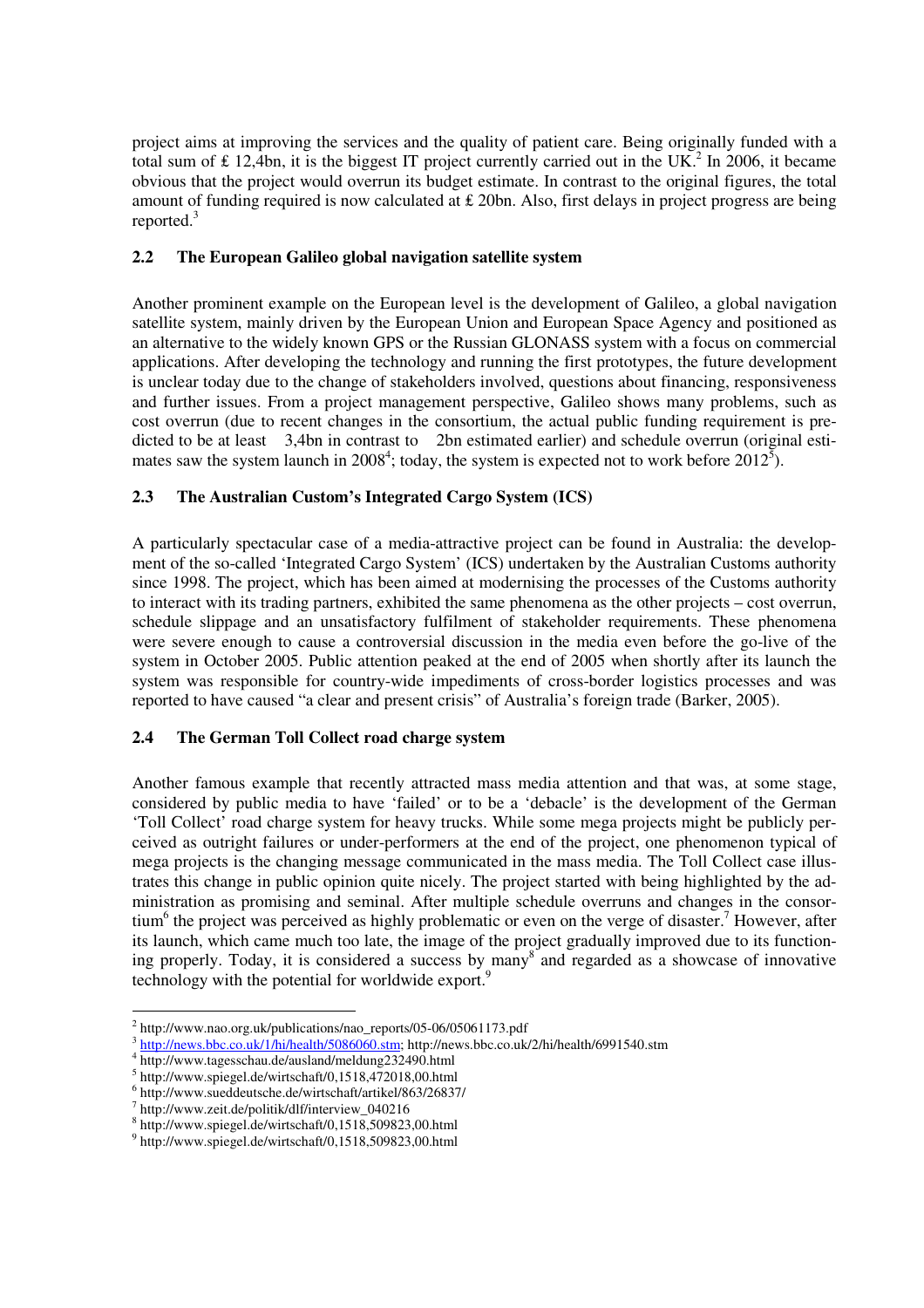#### **2.5 Similarities between the four projects**

All presented projects show similar phenomena such as cost overrun, schedule overrun and unsatisfactory functionality or technical features.<sup>10</sup> Next to exhibiting these problems, the four projects have other commonalities: First, each of them was considered to be "large" or a "large IT project" (Bonner, 2005; Welchering, 2005; Zeller, 2004). Moreover, they all involve a public entity, a high amount of monetary resources and a (relatively) long time required for their development. These observations lead us to view these projects as both *large IT projects* and *mega projects*. While a number of publications in the IT project management domain explicitly deal with large IT projects, it is the research on mega projects that is particularly interesting for our purpose. Mega projects have been described and researched in the fields of public infrastructure construction and engineering. Existing work particularly deals with projects involving a public entity and large amounts of funding and time. Furthermore, literature on mega projects is especially outspoken about the problems associated with this type of project. We begin by reviewing the literature on large IT projects.

## **3 LARGE IT PROJECTS**

#### **3.1 Mapping the relevant literature**

In order to elicit characteristics of large IT projects we first of all aimed at defining the relevant search space with regards to the body of literature that deals with large IT projects. In doing so, we had to first clarify our understanding of what 'IT' refers to. We then concentrated on literature that deals with IT project issues and also focuses on 'large' projects. Information technology is a wide and heterogeneous field; it "refers broadly to the technology of computers and electronic communications as applied to processing, transfer, and storage of information." (Peterhans, 1997, 37) Information technology can then further be distinguished in hardware and software. Moreover, information technology is normally part of an *information system,* which adds to the technology part the human and organisational dimension, i.e. information systems are socio-technical systems. Consequently, our search space comprises literature dealing with projects involving IT, information systems, and hardware technology and software applications. According to Heinrich and Lehner (2005), an IT project can deal with different tasks, e.g. the development of new information systems, the migration or outsourcing of existing systems, as well as the procurement of systems. In our context, the development of new systems can be seen as the most relevant aim of IT projects. However, it has not yet been clarified which research areas are particularly relevant to *large* IT projects. In fact, most sources in the above mentioned areas are not explicitly dealing with largeness or any other kind of measurement dimensions (e.g. complexity). Consequently, we particularly looked for those sources that include an explicit reference to size or largeness by mentioning the terms *large*, *big*, *large-scale* or *complex* either in the title or text/abstract. For the further identification of the characteristics of 'largeness' in IT projects a first step is to find out what dimensions are normally used to describe the size of IT projects and then to determine which values commonly function as the threshold distinguishing large IT projects from smaller projects. Here, it quickly became obvious that definitions of project size change rapidly over time.

#### **3.2 Characteristics of large IT projects**

The first and most obvious characteristic of large IT projects is that these projects aim at the *creation of information technology*, independent from any matter of project size. With regard to project size,

<sup>&</sup>lt;sup>10</sup> For the virtual job market see Anon (2004); Lange (2003); for the Toll Collect system refer to Schwenn (2005); Anon (2004); and for the health card refer to Germis (2006); Knop (2006); Grimme (2005).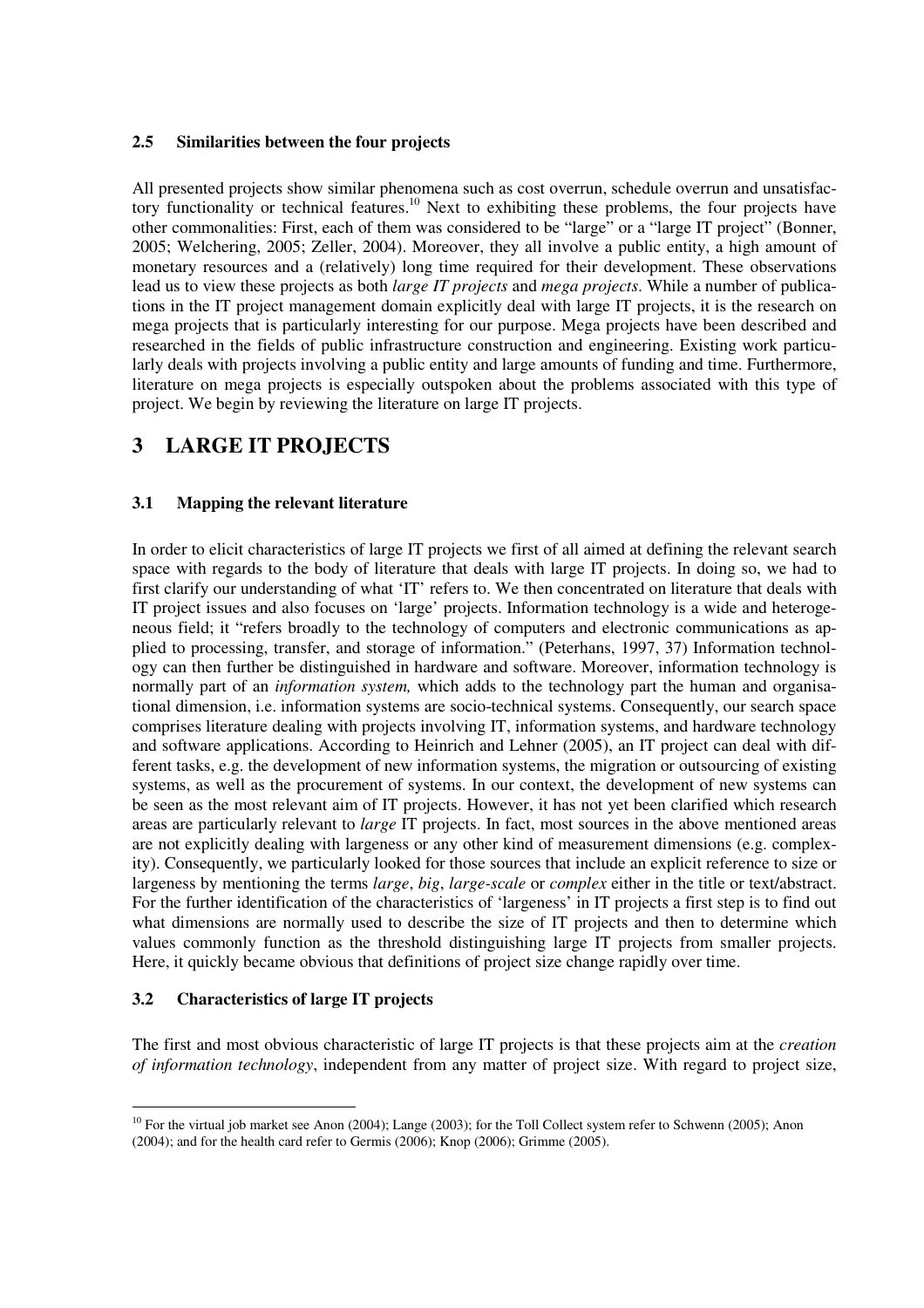firstly the *long project duration* can be identified – large IT projects typically run for a certain amount of time. The time span that is required for a project to be regarded as large changed significantly over time. In 1980, Zmud (1980) considered a development period of more than six months as an indicator of largeness. This is in strong contrast to what Eckstein and Josuttis (2004) consider large 24 years later: they regard 20 years as an example of long project duration. While the range is very broad it indicates that largeness has to do with project duration.

In addition to duration, project size also refers to the number of people involved in a project. In 1985, Floyd and Pasch (1985) consider software projects involving more than one developer to be large, whereas newer sources define large software projects as those involving between 50 and 100 developers (Elshamy & Elssamadisy, 2006), or, in more general terms, large IT projects involve more than 100 and up to 1000 people (Eckstein & Josuttis, 2004). Typically, the two dimensions 'number of people' and 'duration' are combined and more generally referred to as the *large amount of resources required* for carrying out the project (Eckstein & Josuttis, 2004; Floyd & Pasch, 1985). Consequently, a large project is considered to require an effort greater than 25 person-years (Floyd & Pasch, 1985). Another aspect of size closely linked to effort is high cost. As such, cost is typically dependent on other dimensions, e.g. the amount of staff employed.

A further aspect of size is the *involvement of multiple stakeholders* according to the number and diversity of participating organizations or groups of individuals. Jones and McLean (1970) give several examples of what they consider as large software projects and these all involve a high diversity of organizations. Additionally, Zmud (1980) refers to the number of management levels when discussing the definition of 'largeness'. With regards to the human factors, it is worth mentioning that in the 1996 special issue of IEEE software on large software projects the editorial highlighted as "particularly striking" the fact that all articles dealt with the same aspects, namely the "cultural and sociological concerns that help or hinder large projects" (DeMarco, 1996, 26).

Finally, we are able to identify technology-related dimensions for the size of IT projects. This follows from the assumption that the size of the project corresponds with the size of the system that is being developed. Hence, it can be reasonably expected that the size of the system allows distinguishing large IT projects from smaller ones; we subsume these aspect under *complexity of the IT solution*. The complexity of an IT system is usually defined by either the diversity of its functions (Morgenbrod & Remmele, 1985; Jones & McLean E. R., 1970) or the amount of code (Weyuker, 1999; Floyd & Pasch, 1985). Again, the measure is subject to change. In 1985, large systems were seen as having between 10.000 and 100.000 lines of code, while in 1999 large software systems featured a million or more lines of code (Weyuker, 1999; Floyd & Pasch, 1985).

In summary, what sets large IT projects apart from the mass of IT projects is two core features: (1) they involve the development of large and complex IT artefacts, (2) they require large amounts of resources, e.g. in terms of time, number of people, cost, participating organisations and groups. Hence, they are complex both in technical and social/organisational terms. See figure 2 for a summary of characteristics.

## **4 MEGA PROJECTS**

#### **4.1 Mapping the relevant literature**

When engaging with the literature on mega projects it becomes immediately obvious that mega projects are generally concerned with the development of technology, i.e. they are typically engineering projects aiming at developing large parts of public infrastructure. Another prominent characteristic is the problems typically associated with mega projects such as budget overrun, management problems and project failure. In order to identify the relevant characteristics of mega projects we aimed to not only rely on sources that feature the term "mega project" in their title, but to enlarge the search space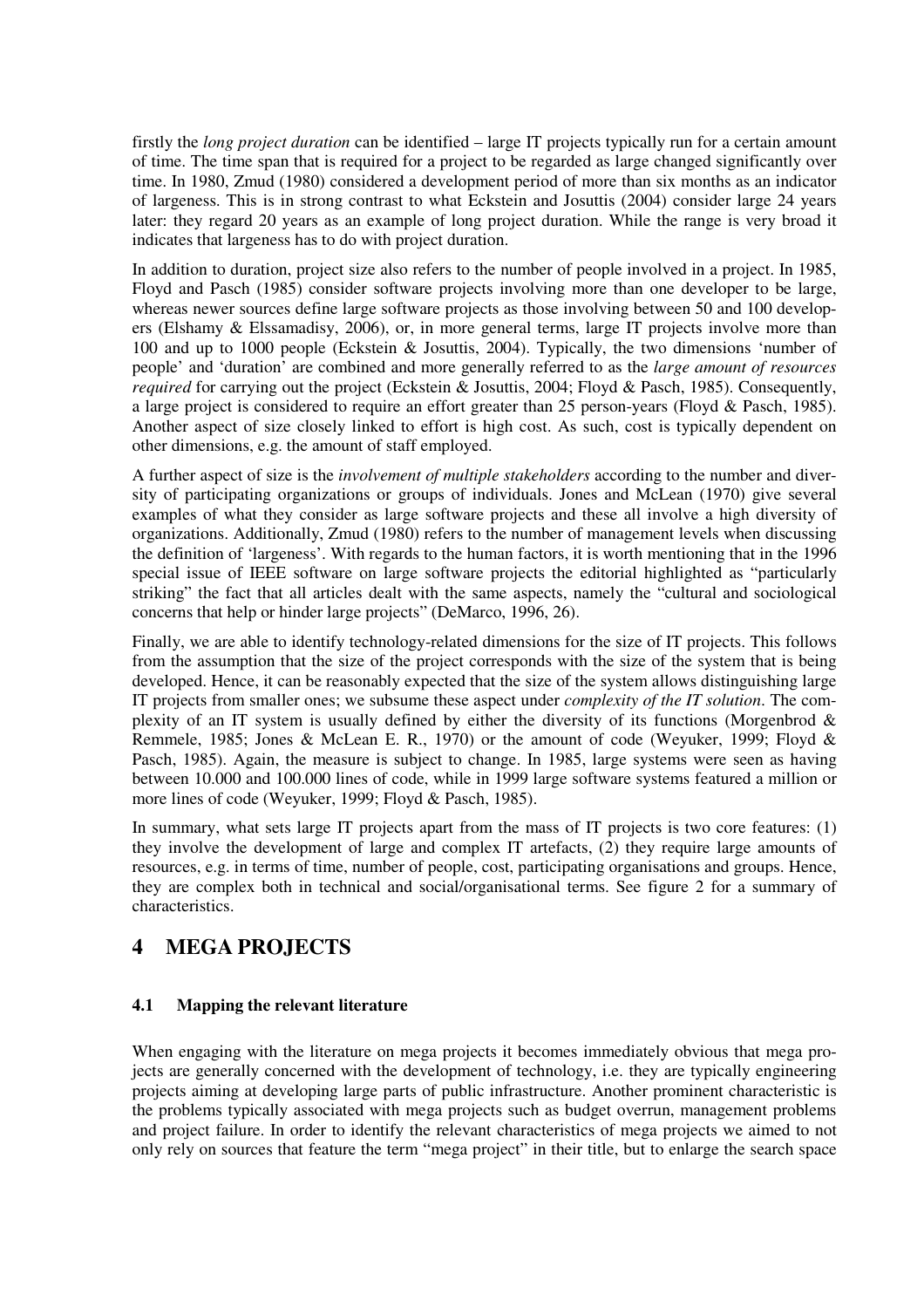by way of identifying literature that deals with the same phenomena. Hence, relevant information on mega projects was also expected to exist in other studies on technology projects or technology management, and in sources that are explicitly devoted to project management problems. An example for the latter is Hall's (1980) book 'Great Planning Disasters' as it involves physical, technology-related projects and particularly deals with the problems of cost escalation and quality issues.

Conceptually, we identified a topic map (or landscape) of keywords that on the one hand describes and characterises the domain of mega projects and on the other hand guided our literature research, e.g. the identification of relevant sources (see figure 1). In doing so, further literature sources that were identified deal with complex technologies such as resource projects, transportation infrastructure or scientific projects. Hence, 'engineering' is a general keyword representing a research area that is potentially relevant for describing mega projects. Another important search keyword of course was *size*, derived from the prefix *mega,* which is "used to add the meaning 'extremely big' or 'a large amount'" (Cambridge University Press, 2007). This served to identify more relevant sources, e.g. Miller and Lessards's (2000) book 'The Strategic Management of Large Engineering Projects' and Collingridge's (1992) book 'The Management of Scale. Big Organizations, Big Decisions, Big Mistakes', which both contributed to our understanding of mega projects.



*Figure 1: Mega projects topic landscape*

#### **4.2 Characteristics of mega projects**

As discussed above, mega projects and the relevant body of literature are first and foremost characterised by the size of the projects, the common perception that mega projects often exhibit typical managerial problems and the fact that complex technologies are developed. This leads us to the identification of the first characteristic: Mega projects usually aim at the *construction of a technological product* of considerable size and complexity. Prominent examples are construction projects in the fields of transport infrastructure and resources extraction.<sup>11</sup> Other types of technologies are described as 'hightech' or scientific artefacts, such as particle accelerators (Stough & Haynes, 1997).

Second, typical for mega projects is their *very long project duration*, e.g. it can take up to several decades for the final product to be delivered (Capka, 2004; Haynes, 2002; Stough & Haynes, 1997; Merrow, 1988). This poses a challenge to project participants and planners as the long time provides

<sup>&</sup>lt;sup>11</sup> See (Flyvbjerg, Bruzelius & Rothengatter, 2003), (Gunton, 2003), (Kumaraswamy & Morris, 2002), (Szyliowicz & Goetz, 1995), (Merrow, 1988) and (Sewell, 1987).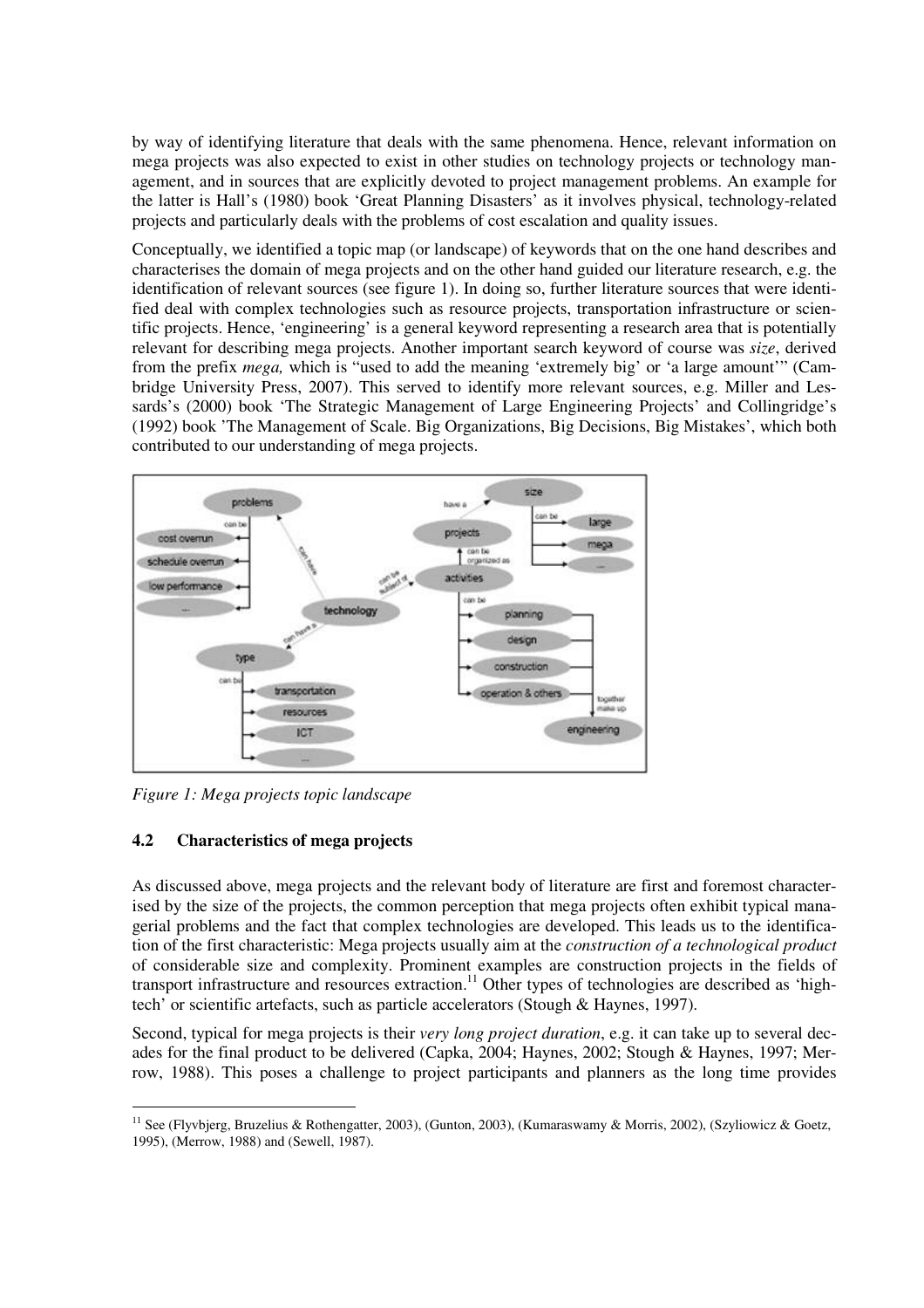plenty of opportunities for changes to occur within the project or its environment, and these may cause a different project outcome than originally intended and planned (Merrow, 1988).

Third, many authors refer to the *very large amounts of resources* needed, e.g. physical supplies, funds and labour. The total amount of funding that is regarded typical for a mega project varies between authors, but figures of up to \$1 billion are not considered unusual (Sewell, 1987). As Hall puts it, mega projects typically require "a great deal of money by almost anyone's standard" (1980, 1).

As the fourth characteristic, mega projects exhibit the *involvement of public entities and public spending* – this serves as a possible explanation for why mega projects are often an issue of public interest and attract significant attention from public media outlets (Feldmann, 1985). What also follows from the involvement of public entities is that the reputation of the project participants involved, in particular that of public officials and the government, may be highly dependent on the success of these projects (Altshuler & Luberoff, 2003).

Fifth, following from the above, mega projects are usually *embedded in a network of public interests*, where often complex and interdependent goals oppose each other. This is particularly challenging as these may change over time and because political decisions in various areas might be intertwined and impact on the project: For example, the revenue generation that follows from the construction of commercial buildings may depend on whether traffic policy facilitates easy access to the buildings (Flyvbjerg, Bruzelius & Rothengatter, 2003). In this sense, traffic policy can have a strong effect on the performance of the construction project. Next to policy conflicts, mega projects may also depend on values and judgments of society: the public perception of a mega project and its advantages and disadvantages along with the attitude towards the project can change with changes in the political climate or after elections (Hall, 1980). When the attitude becomes negative, this can, in turn, lead to a change in public policies causing sudden mega project abandonment or hold-up (Hall, 1980).

The next characteristic to be mentioned here is the *multiplicity of stakeholders* usually involved in a mega project. This can be seen as a consequence of the potential for creating large-scale impacts. As a consequence, it may be difficult to fulfil each stakeholder's requirements, and a large number of stakeholders may be difficult to manage (Altshuler & Luberoff, 2003; Kumaraswamy & Morris, 2002; Miller & Lessard, 2000; Kumaraswamy, 1997; Feldmann, 1985). Diverging interests among public vs. private stakeholders are only one example for this type of challenge (e.g. public administrations might aim to increase security while private companies look for increased economic return). Even in homogenous looking groups, e.g. the public administration, goals might diverge (according for example to local or temporal political initiatives). Moreover, large impact and long project duration often act as a kind of multiplier for this inherent complexity.

As the seventh characteristic, *technological challenges* are often mentioned as a typical mega projects issue. First, the technology applied in the project is often very complex or even novel and innovative – in this case, the behaviour and functioning of the technology can be very hard to predict, and past experiences are typically not applicable (Hall, 1980). Secondly, the mega project might be dependent on technological trends outside of the project itself (Feldmann, 1985). This poses management challenges since trends are often subject to change and hard to predict and may force the project to adapt (Feldmann, 1985).

Eighth, in conjunction with being technologically challenging, *uniqueness* is a constituent characteristic of mega projects as they aim at developing "unique, dedicated, and usually one-off products" (Miller & Lessard, 2000, 7), for which past experiences do not necessarily apply or not exist. Hence, mega projects are considered an "engineering craft business" (Miller & Lessard, 2000, 7).

The ninth characteristic is concerned with the *high impact on society and the general public* (also related to the public spending) that mega projects can have on the world around them and the reactions they provoke (Goemans & Visser, 1987). Some research on mega projects has even been devoted exclusively to this topic, e.g. by Stough and Haynes who say that these impacts are usually "large-scale and complex" and "unevenly distributed in time and space" (1997, 387). Furthermore, the impacts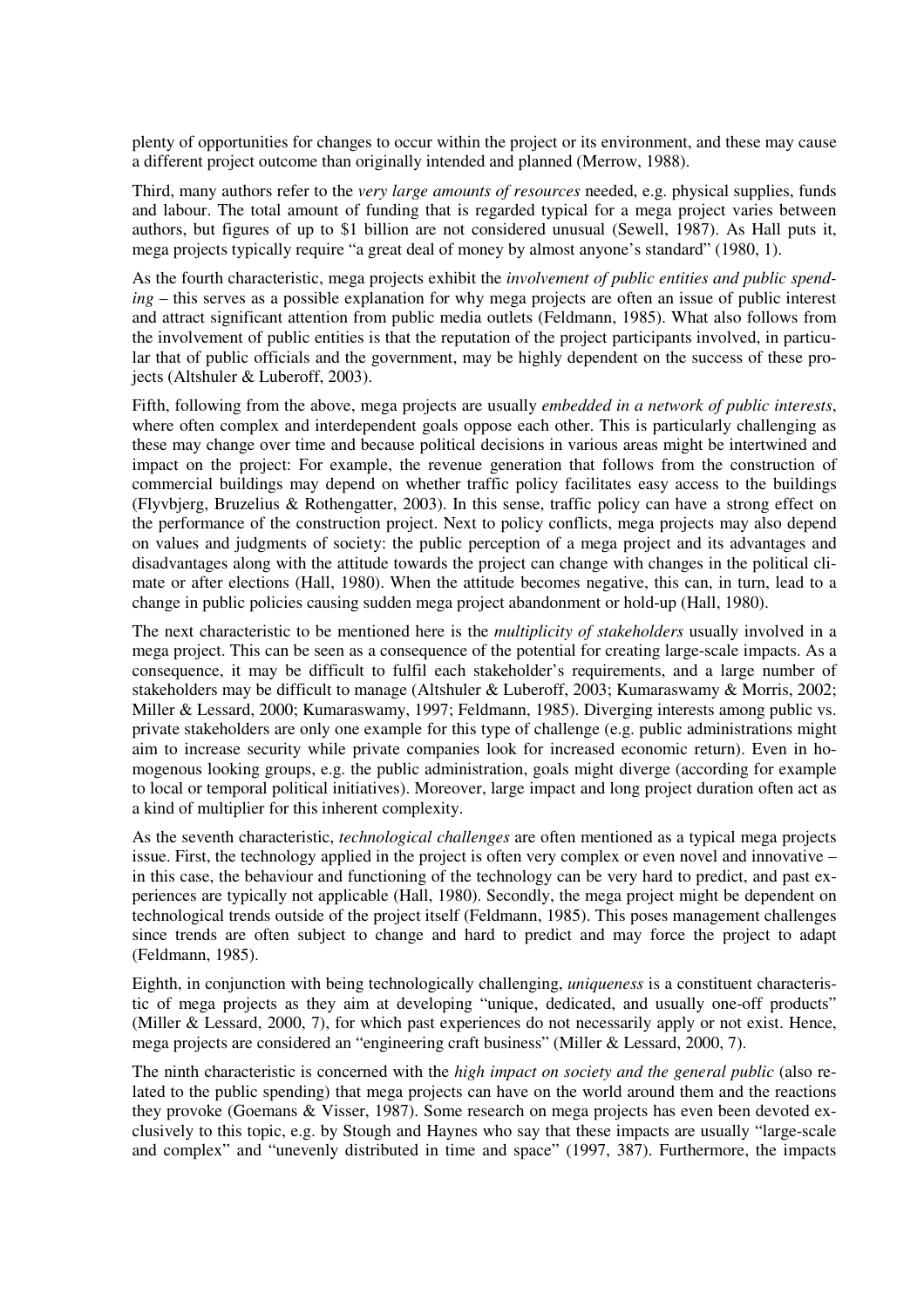may be trans-national, occur on a long-term basis affecting multiple generations (Stough  $\&$  Haynes, 1997), and affect the economy, the civil society, and the natural environment (Flyvbjerg, Bruzelius  $\&$ Rothengatter, 2003; Warrack, 1993; Sewell, 1987). Because mega projects are "embedded in contexts that are complex and adaptive" (Stough & Haynes, 1997, 388), they usually have unforeseen and unintended consequences that are difficult to forecast or to plan. Consequently, possible responses to mega projects comprise the rejection by the public or the protests of special-interest groups, e.g. environmental protectionists. These are often cited in literature as common problems in mega projects with sabotage being the extreme case (Altshuler & Luberoff, 2003; Flyvbjerg, Bruzelius & Rothengatter, 2003; Sewell, 1987; Feldmann, 1985; Hall, 1980). Derived from the former characteristic but also related to other attributes, like spending of large amounts of public funds, we identify the *public awareness* that is devoted to mega projects (e.g. in mass media) as the final characteristic.

## **5 IT MEGA PROJECTS**

#### **5.1 Particularities of IT mega projects as compared to large IT projects**

In the previous two sections we presented characteristics describing both large IT projects and mega projects based on an intensive literature analysis of two, currently more or less unconnected, bodies of literature. This was motivated by the observation that a new type of large-scale, media-attractive, public-interest IT project has emerged that exhibits characteristics, which go beyond what is typically known from the IT project management literature. While the literature on large IT projects led us to identify a certain set of characteristics indicative of this new type of IT projects, it quickly became clear that they differ in many respects. Having analysed both types of projects described in extant literature, large IT projects and mega projects, we are able to conclude that the latter body of literature comes much closer in describing this new phenomenon. Consequently, we argue that we have to draw on and in fact import into the information systems domain this existing knowledge from the field of engineering in order to understand what we term 'IT mega projects'.



*Figure 2: Characteristics of IT Mega Projects and their origins in mega projects and large IT projects*

By drawing mainly on the characteristics of mega projects we are then able to characterise IT mega projects in order to provide a sound basis for future research. In fact, we can portray IT mega projects as mega projects that aim at developing a highly complex, innovative IT artefact as part of public infrastructure. As figure 2 shows, an IT mega project draws its constituent characteristics largely from mega projects, apart from its application domain. Indicated by the arrows, the different antecedents and their influence on the resulting IT mega project characteristics are illustrated. For example, the duration of a typical mega project typically exceeds the duration of large IT projects. Technology-wise IT mega projects also differ from large IT projects in that the IT artefacts being developed in IT mega projects are typically novel, innovative and exceed the levels of complexity normally known from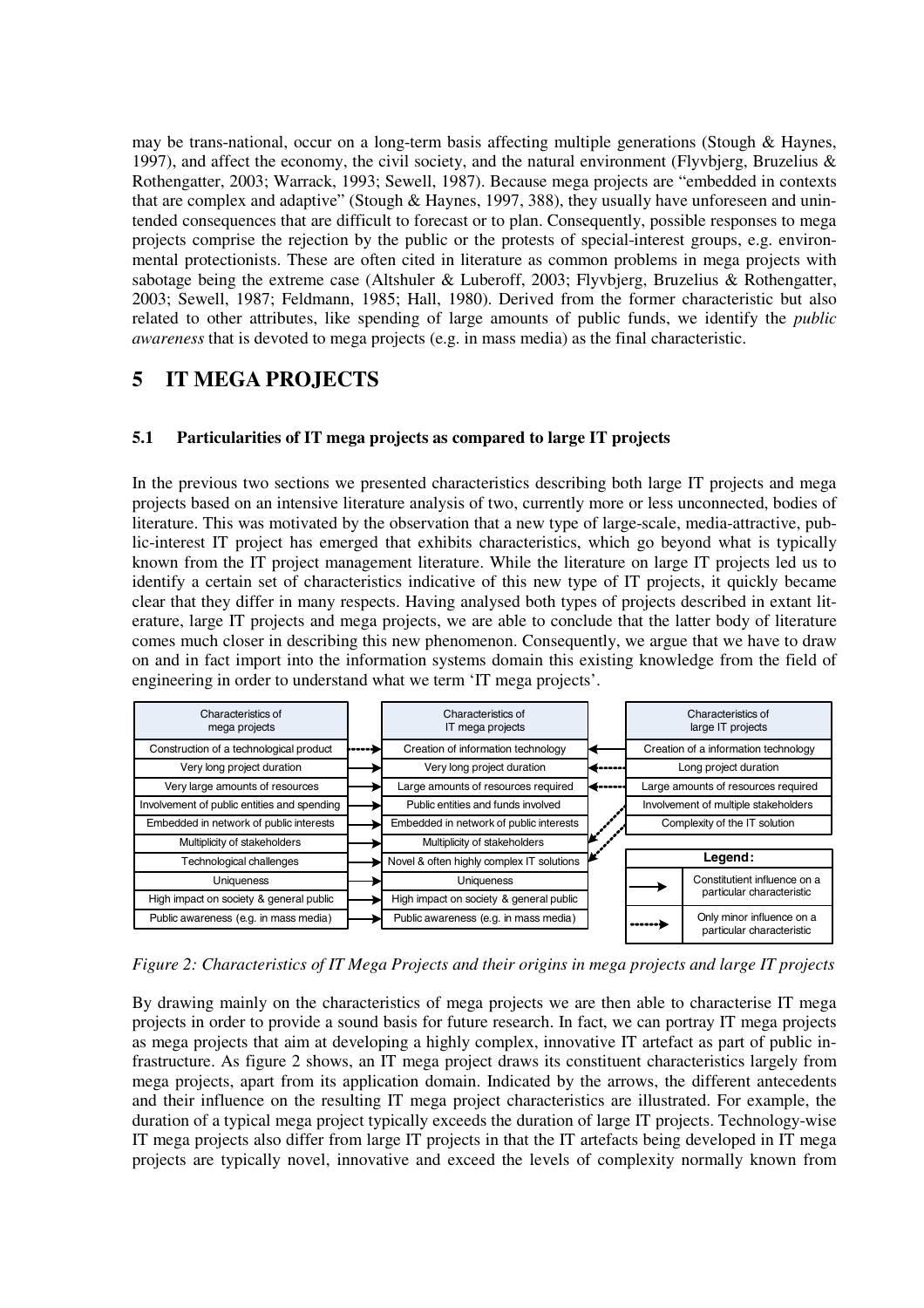large IT projects. For example, while the implementation of an ERP system in a large multi-national corporation might be regarded a large IT project it is certainly no mega project as described here. Moreover, in large IT projects (e.g. ERP projects) the intended result is more or less known upfront, no public institution is involved, and the impact on the general public is minimal.

In order to arrive at a precise definition of terms, this also means that the sequence *IT projects*  $\rightarrow$  *large IT projects*  $\rightarrow$  *IT mega projects* reflects some kind of progression in terms of the characteristics that these projects possess. The first can be seen as a generic project involving IT, whereas the second shows characteristics of largeness (as listed in the right part of figure 2). IT mega projects finally are distinguished by an additional five characteristics: (1) the involvement of public entities, (2) the public interests involved, (3) its uniqueness, novelty and innovativeness, (4) its impact on the world and finally, (5) the resulting public awareness. Consequently, the relationship between IT mega projects and large IT projects can by visualised according to the following figure.



*Figure 3: Visualisation of the relationship between the various project terms.*

#### **5.2 Typical problems associated with IT mega projects**

As mentioned above, in the literature mega projects are often portrayed in terms of typical problems such as cost overrun, schedule slippage and the failure to meet stakeholders' requirements or to deliver the intended outcome. In particular, when the generation of revenue is an aim of mega projects, it often occurs that the generated amount of revenue is below expectations and that the project becomes unviable from an economic point of view. In fact, these unfavourable outcomes can be seen as the main motivation for much of the existing work on mega projects (Altshuler & Luberoff, 2003; Flyvbjerg, Bruzelius & Rothengatter, 2003; Haynes, 2002; Szyliowicz & Goetz, 1995; Merrow, 1988).

However, such problems are generally not new to the IT project management domain. Large IT projects are often associated with similar problems as mega projects. As early as 1970, Jones and McLean (1970) examined a variety of what they consider large software projects, and all of them exceeded the expected amount of time, budget and other resources, some "by several hundred percent" (Jones & McLean E. R., 1970, 1). When researching large software systems, Jones (1995) found that many are cancelled prematurely and a substantial amount of the remaining ones shows schedule delays, cost overruns as well as unsatisfactory levels of reliability and quality. However, besides these general symptoms of large/mega projects, we are able to identify further management challenges of IT mega projects that are new to the IT project management domain, since they stem from their unique characteristics of being mega projects.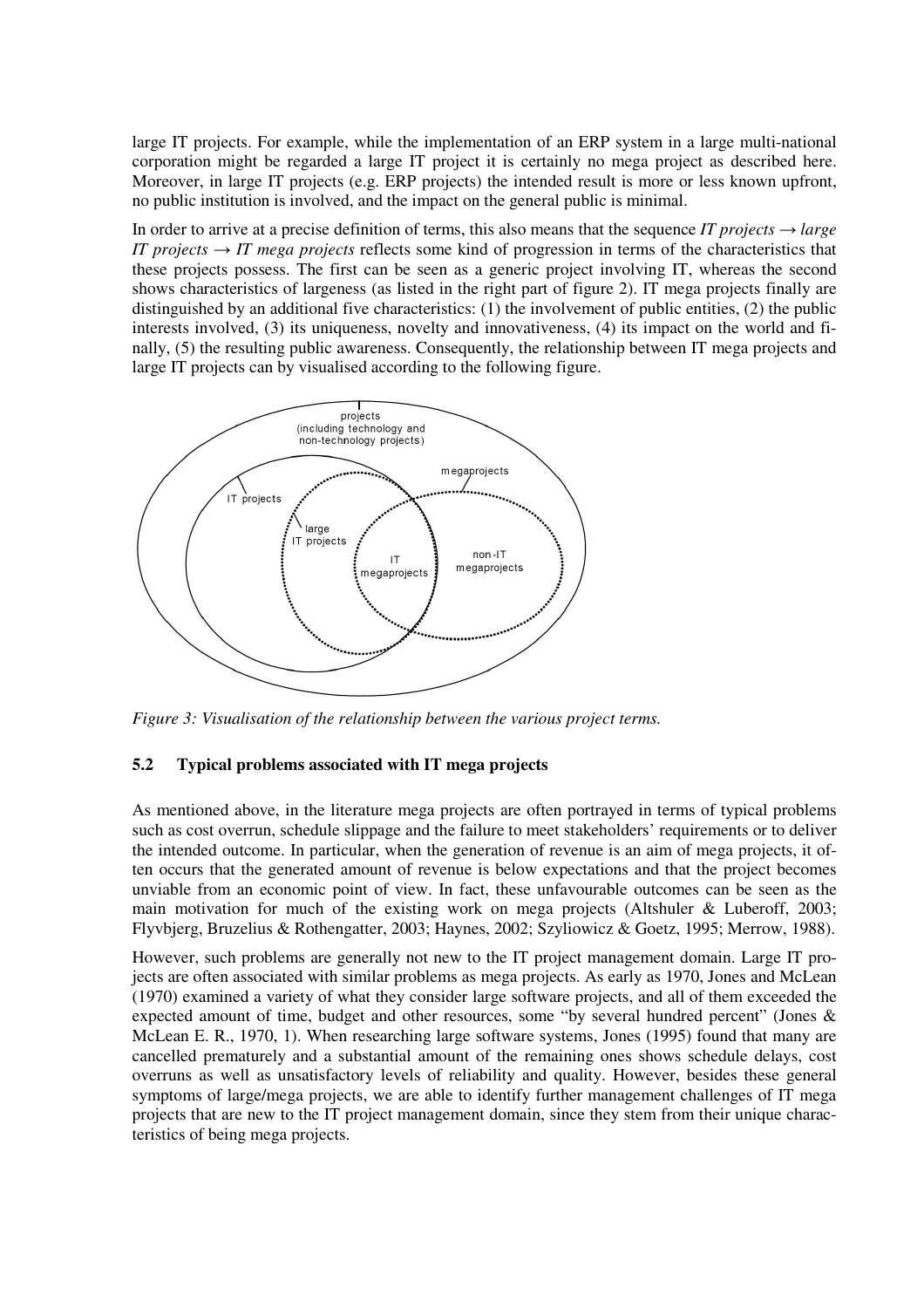#### **5.3 Selected management challenges of IT mega projects**

In contrast to typical IT projects described in the IT project management literature IT mega projects exhibit management challenges that stem from the involvement of public stakeholders (e.g. the project client is a ministry or government agency). Quite often, IT mega projects are subject to significant political interest. The outcome is often instrumentalised for political purposes, i.e. it is part of the political agenda of a governing party. As such, political groups are interested in the project to be finished within their government term. Consequently, project deadlines are often motivated not by project requirements but by the political calendar. This leads to short term thinking and management problems with regards to resource allocation, staffing and project planning. Moreover, unrealistic deadlines are often upheld too long for political purposes, e.g. to save face in the public perception, with the necessary decisions to change the project plan, to commit extra resources or to cancel parts of the project being put on hold for far too long. Hence, deadline and budget overrun might be attributed to unrealistic expectations and subsequent project planning in the beginning of the project, and not to particular management problems; more research is needed to better understand these interdependencies.

Also, special attention has to be paid to the typical shortcomings of mega projects (schedule und budget overrun) in an IT environment, because the development of innovative IT on this scale is likely to be more difficult to predict than IT in other large projects or than predicting schedules or budgets in traditional (engineering-type) mega projects. This is largely due to the dynamic nature of the IT domain: Since IT is a fast moving field, much faster than many other technology fields, the long project duration implies a strong risk of developing "outdated" technology at the end of the project.

Moreover, the potential changes of stakeholders in IT mega projects might put more severe risks on the overall project than it does in other mega projects. As technological innovation is the focus of IT mega projects, the knowledge required for developing the solutions might be unique to some of the participating companies. Compared to traditional infrastructure projects, one partner leaving a consortium might put the entire project at risk; traditional infrastructure, e.g. a bridge or a tunnel, might better be continued by a new project partner than in IT projects. Again, more research is needed to investigate this assumption.

## **6 CONCLUSION**

The aim of this paper was to provide a conceptualisation of an emerging type of IT project, the IT mega project. In doing so, we have argued that we need to draw on and import existing knowledge from the engineering domain in order to characterise IT mega projects (which we have done in this paper) and in further researching IT mega projects in the future. With this paper we hope to provide the basis and a starting point for such research endeavours. While we tried to provide some potential management challenges in the section above, more research is needed to better understand the unique management challenges of IT mega projects. Moreover, research is needed with regards to the ways and means with which IT mega project managers can avoid the typical problems and unfortunate outcomes typically associated with mega projects.

Methodology-wise case studies seem to be the only promising research vehicle with which to research IT mega projects, because large scale, cross-sectional studies are not feasible due to the uniqueness of each one of the few IT mega projects in existence at any point in time. Within the case studies a multitude of data gathering techniques might be used – ranging from participation/observation over interviews to distributing surveys to the multiple stakeholders and participants involved. Also, content analysis of public media might yield interesting results on the changes and evolution of public awareness and opinion of IT mega projects over time. Multi-case study investigations might be suited to look at mega projects from a lifecycle perspective by researching finished projects, those in their later stages as well as newly established ones. The latter provide the opportunity to specifically learn about the project dynamics of IT mega projects, such as shifts in requirements set by the public project cus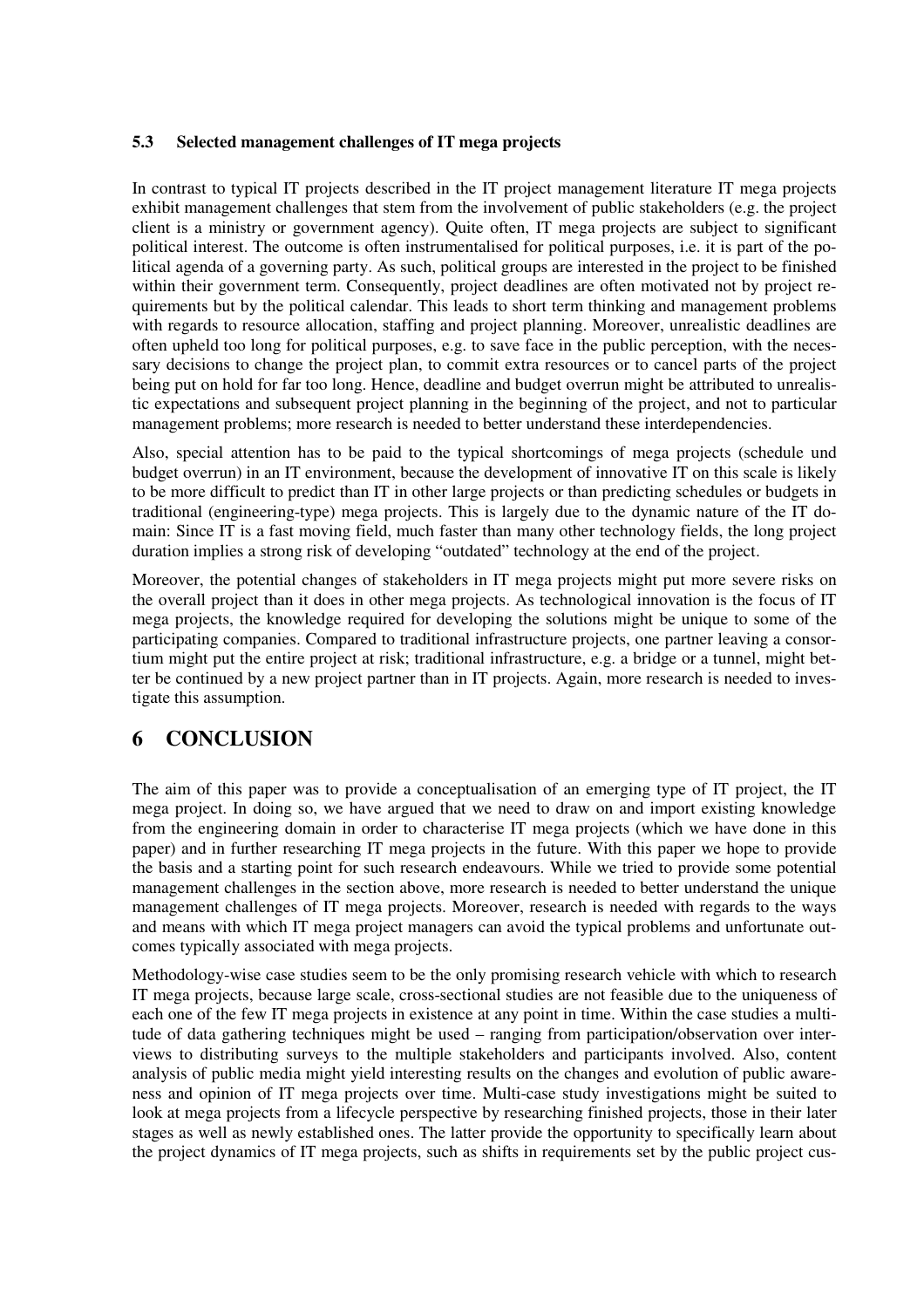tomer, changes in the IT landscape, as well as the changes in public awareness and media opinion regarding the project and its success. Finally, more research is needed to better understand which parts of the existing IT project management literature might still be applied to IT mega projects.

### Acknowledgements

The study presented in this paper was part of the ITAIDE research project, funded by the European Commission under the Sixth Framework Programme (IST-027829).

#### References

- Altshuler, A. A. and Luberoff, D. E. (2003) *Mega-projects: The changing politics of urban public investment,* Brookings Institution Press, Washington, DC.
- Anon (2004) *Bundesagentur stoppt Ausbau des Internetstellenmarkts,* Frankfurter Allgemeine Zeitung, Issue from 2004-02-26.
- Anon (2004) *German Government Cancels Toll Contract.,* Bonn, Deutsche Welle. Available from http://www.dw-world.de/dw/article/0,,1116772,00.html.
- Barker, G. (2005) *New Customs IT cargo system fails to deliver.,* Melbourne, The Age Company Ltd. Available from http://www.theage.com.au/news/national/new-customs-it-cargo-system-fails-todeliver/2005/10/20/1129775901865.html.
- Bonner, E. (2005) *BSI-Kongress: Elektronische Gesundheitskarte Herausforderung für Informatiker.,* Munich: IDG Magazine Media GmbH. Available from http://www.pcwelt.de/news/sicherheit/111599/index.html.
- Cambridge University Press (2007) *Cambridge Dictionary of American English.* Available from http://dictionary.cambridge.org/define.asp?key=mega\*1+0&dict=A.
- Capka, R. J. (2004) *Megaprojects They Are a Different Breed.,* Public Roads, 68 (1).
- Collingridge, D. (1992) *The management of scale,* Routledge, London.
- Davis, G. B. and Hamilton, S. (1993) *Managing information,* Business One Irwin, Homewood, Ill.
- DeMarco, T. M. A. (1996) *Managing Large Software Projects,* IEEE Sofware, 13 (4), pp. 24–27.
- Eckstein, J. and Josuttis, N. (2004) *Agile Softwareentwicklung im Großen,* dpunkt, Heidelberg.
- Elshamy, A. and Elssamadisy, A. (2006) *Divide After You Conquer: An Agile Software Development Practice for Large Projects., In: Extreme programming and agile processes in software engineering* (Abrahamsson, P., Ed), Springer, Berlin, pp. 164–168.
- Feldmann, E. J. (1985) *Patterns of failure in government megaprojects: economics, politics, and participation in industrial democracies.,* In: Global dilemmas (Huntington, S. P. and Cooper, R. N., Eds), Univ. Press of America, Lanham, Md., pp. 138–158.
- Floyd, C. and Pasch, J. (1985) *Methoden für den Entwurf großer Softwaresysteme.,* In: Entwurf großer Software-Systeme (Morgenbrod, H. and Remmele, W., Eds), Teubner, Stuttgart, pp. 12–37.
- Flyvbjerg, B., Bruzelius, N. and Rothengatter, W. (2003) *Megaprojects and risk,* Cambridge Univ. Press, Cambridge.
- Germis, C. (2006) *Gesundheitskarte wird dreimal so teuer,* Frankfurter Allgemeine Sonntagszeitung, Issue from 2006-09-17.
- Goemans, T. and Visser, T. (1987) *The Delta Project. The Netherlands Experience with a Megaproject for Flood Protection.,* Technology in Society, 9 (1), pp. 97-11.
- Grimme, K. (2005) *IT-Services im öffentlichen Sektor: Deutschland kann von UK lernen.,* Munich, silicon.de GmbH. Available from http://www.silicon.de/enid/wirtschaft\_und\_politik/12364.
- Gunton, T. (2003) *Megaprojects and Regional Development: Pathologies in Project Planning,* Regional Studies, 37 (5), pp. 505–519.
- Hall, P. (1980) *Great planning disasters,* Univ. of Calif. Press, Berkeley, Calif…
- Haynes, W. (2002) *Transportation at the Millenium: In Search of a Megaproject Lens.,* The Review of Policy Research, 19 (2), pp. 62–89.
- Heinrich, L. J. and Lehner, F. (2005) *Informationsmanagement,* Oldenbourg, München.